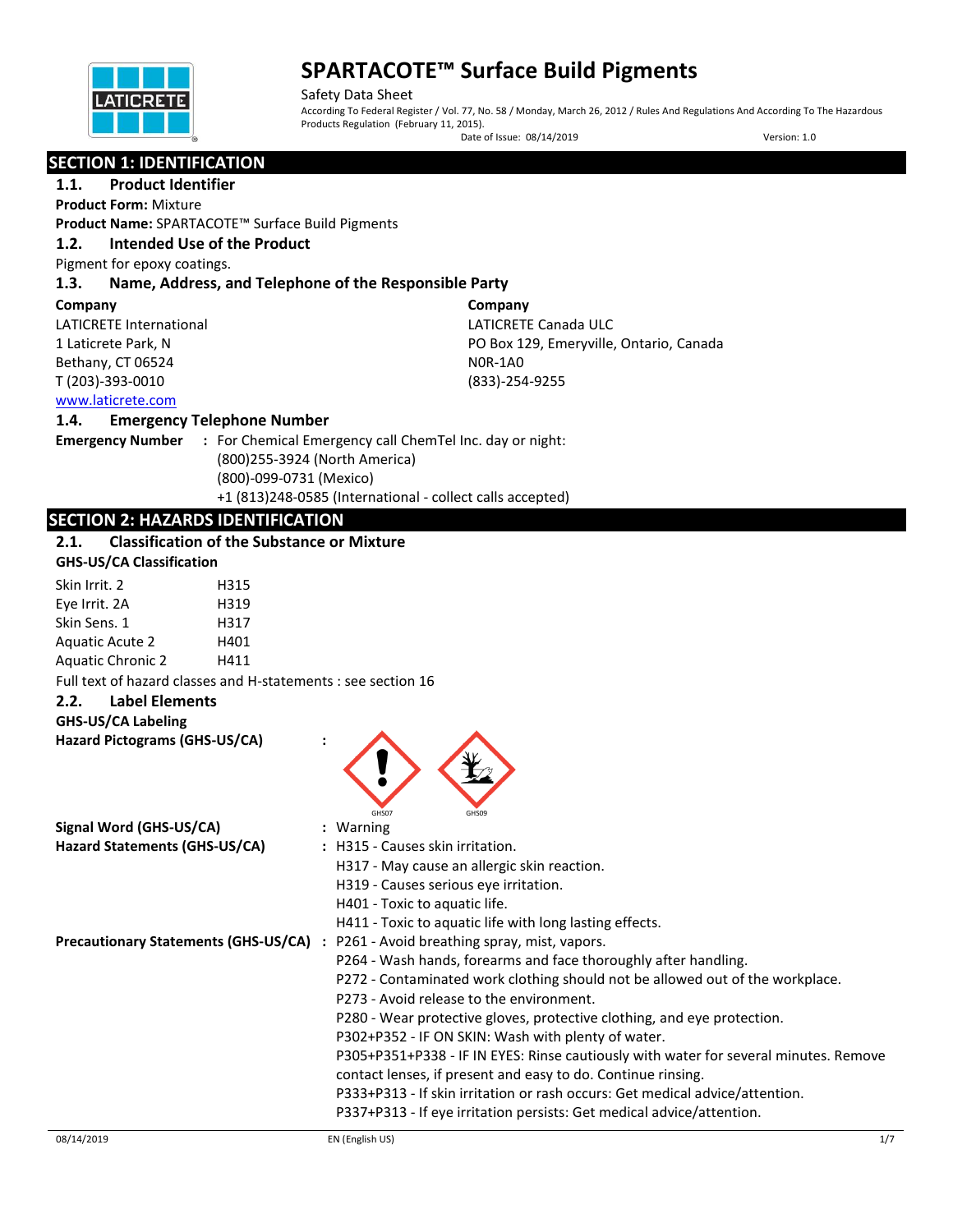Safety Data Sheet

According To Federal Register / Vol. 77, No. 58 / Monday, March 26, 2012 / Rules And Regulations And According To The Hazardous Products Regulation (February 11, 2015).

P362+P364 - Take off contaminated clothing and wash it before reuse.

P391 - Collect spillage.

P501 - Dispose of contents/container in accordance with local, regional, national, territorial, provincial, and international regulations.

## **2.3. Other Hazards**

Exposure may aggravate pre-existing eye, skin, or respiratory conditions.

#### **2.4. Unknown Acute Toxicity (GHS-US/CA)**

No data available

### **SECTION 3: COMPOSITION/INFORMATION ON INGREDIENTS**

#### **3.1. Substance**

Not applicable

#### **3.2. Mixture**

| <b>Name</b>                         | <b>Product Identifier</b> | $%$ $*$   | <b>GHS Ingredient Classification</b> |
|-------------------------------------|---------------------------|-----------|--------------------------------------|
| Bisphenol A-epichlorohydrin polymer | (CAS-No.) 25068-38-6      | $25 - 75$ | Skin Irrit. 2, H315                  |
|                                     |                           |           | Eye Irrit. 2A, H319                  |
|                                     |                           |           | Skin Sens. 1, H317                   |
|                                     |                           |           | Aquatic Acute 2, H401                |
|                                     |                           |           | Aquatic Chronic 2, H411              |
| Alkyl (C12-14) glycidyl ether       | (CAS-No.) 68609-97-2      | $20 - 40$ | Skin Irrit. 2, H315                  |
|                                     |                           |           | Skin Sens. 1, H317                   |

Full text of H-phrases: see section 16

\*Percentages are listed in weight by weight percentage (w/w%) for liquid and solid ingredients. Gas ingredients are listed in volume by volume percentage (v/v%).

#### **SECTION 4: FIRST AID MEASURES**

#### **4.1. Description of First-aid Measures**

**General:** Never give anything by mouth to an unconscious person. If you feel unwell, seek medical advice (show the label where possible).

**Inhalation:** When symptoms occur: go into open air and ventilate suspected area. Obtain medical attention if breathing difficulty persists.

**Skin Contact:** Remove contaminated clothing. Immediately drench affected area with water for at least 15 minutes. Obtain medical attention if irritation/rash develops or persists.

**Eye Contact:** Immediately rinse with water for at least 15 minutes. Remove contact lenses, if present and easy to do. Continue rinsing. Obtain medical attention.

**Ingestion:** Rinse mouth. Do NOT induce vomiting. Obtain medical attention.

#### **4.2. Most Important Symptoms and Effects Both Acute and Delayed**

**General:** Skin sensitization. Causes skin irritation. Causes serious eye irritation.

**Inhalation:** Prolonged exposure may cause irritation.

**Skin Contact:** May cause an allergic skin reaction. Redness, pain, swelling, itching, burning, dryness, and dermatitis.

**Eye Contact:** Contact causes severe irritation with redness and swelling of the conjunctiva.

**Ingestion:** Ingestion may cause adverse effects.

**Chronic Symptoms:** None expected under normal conditions of use.

#### **4.3. Indication of Any Immediate Medical Attention and Special Treatment Needed**

If exposed or concerned, get medical advice and attention. If medical advice is needed, have product container or label at hand.

## **SECTION 5: FIRE-FIGHTING MEASURES**

#### **5.1. Extinguishing Media**

**Suitable Extinguishing Media:** Water spray, fog, carbon dioxide (CO2), alcohol-resistant foam, or dry chemical.

**Unsuitable Extinguishing Media:** Do not use a heavy water stream. Use of heavy stream of water may spread fire.

#### **5.2. Special Hazards Arising From the Substance or Mixture**

**Fire Hazard:** Not considered flammable but may burn at high temperatures.

**Explosion Hazard:** Product is not explosive.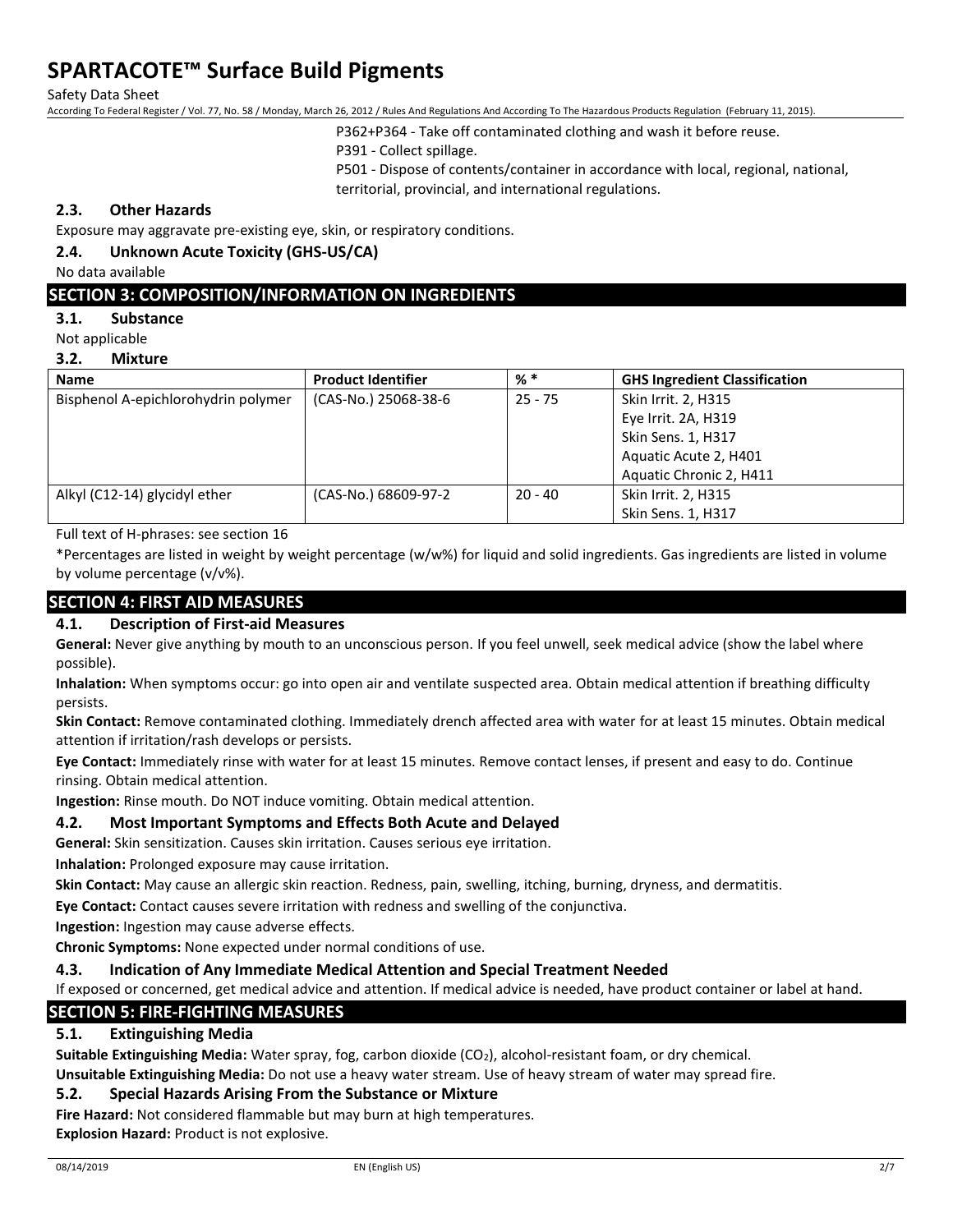#### Safety Data Sheet

According To Federal Register / Vol. 77, No. 58 / Monday, March 26, 2012 / Rules And Regulations And According To The Hazardous Products Regulation (February 11, 2015).

**Reactivity:** Avoid contact with strong Lewis or mineral acids. Should be reacted with halogens only under controlled conditions. Free radical initiators should be avoided.

## **5.3. Advice for Firefighters**

**Precautionary Measures Fire:** Exercise caution when fighting any chemical fire.

**Firefighting Instructions:** Use water spray or fog for cooling exposed containers.

**Protection During Firefighting:** Do not enter fire area without proper protective equipment, including respiratory protection.

Hazardous Combustion Products: Carbon oxides (CO, CO<sub>2</sub>). Toxic fumes are released.

**Other Information:** Do not allow run-off from fire fighting to enter drains or water courses.

### **5.4. Reference to Other Sections**

Refer to Section 9 for flammability properties.

#### **SECTION 6: ACCIDENTAL RELEASE MEASURES**

#### **6.1. Personal Precautions, Protective Equipment and Emergency Procedures**

**General Measures:** Avoid breathing (vapor, mist, spray). Avoid all contact with skin, eyes, or clothing.

#### **6.1.1. For Non-Emergency Personnel**

**Protective Equipment:** Use appropriate personal protective equipment (PPE).

**Emergency Procedures:** Evacuate unnecessary personnel.

#### **6.1.2. For Emergency Personnel**

**Protective Equipment:** Equip cleanup crew with proper protection.

**Emergency Procedures:** Upon arrival at the scene, a first responder is expected to recognize the presence of dangerous goods, protect oneself and the public, secure the area, and call for the assistance of trained personnel as soon as conditions permit. Ventilate area.

#### **6.2. Environmental Precautions**

Prevent entry to sewers and public waters. Avoid release to the environment.

#### **6.3. Methods and Materials for Containment and Cleaning Up**

**For Containment:** Contain any spills with dikes or absorbents to prevent migration and entry into sewers or streams.

**Methods for Cleaning Up:** Clean up spills immediately and dispose of waste safely. Transfer spilled material to a suitable container for disposal. Contact competent authorities after a spill.

## **6.4. Reference to Other Sections**

See Section 8 for exposure controls and personal protection and Section 13 for disposal considerations.

## **SECTION 7: HANDLING AND STORAGE**

#### **7.1. Precautions for Safe Handling**

**Precautions for Safe Handling:** Avoid contact with skin, eyes and clothing. Wash hands and other exposed areas with mild soap and water before eating, drinking or smoking and when leaving work. Avoid breathing vapors, mist, spray.

**Hygiene Measures:** Handle in accordance with good industrial hygiene and safety procedures.

#### **7.2. Conditions for Safe Storage, Including Any Incompatibilities**

**Technical Measures:** Comply with applicable regulations.

**Storage Conditions:** Keep container closed when not in use. Store in a dry, cool place. Keep/Store away from direct sunlight, extremely high or low temperatures and incompatible materials.

**Incompatible Materials:** Strong acids, strong bases, strong oxidizers. Amines.

#### **7.3. Specific End Use(s)**

Pigment for epoxy coatings.

#### **SECTION 8: EXPOSURE CONTROLS/PERSONAL PROTECTION**

#### **8.1. Control Parameters**

For substances listed in section 3 that are not listed here, there are no established exposure limits from the manufacturer, supplier, importer, or the appropriate advisory agency including: ACGIH (TLV), AIHA (WEEL), NIOSH (REL), OSHA (PEL), or Canadian provincial governments.

#### **8.2. Exposure Controls**

**Appropriate Engineering Controls:** Emergency eye wash fountains and safety showers should be available in the immediate vicinity of any potential exposure. Ensure adequate ventilation, especially in confined areas. Ensure all national/local regulations are observed.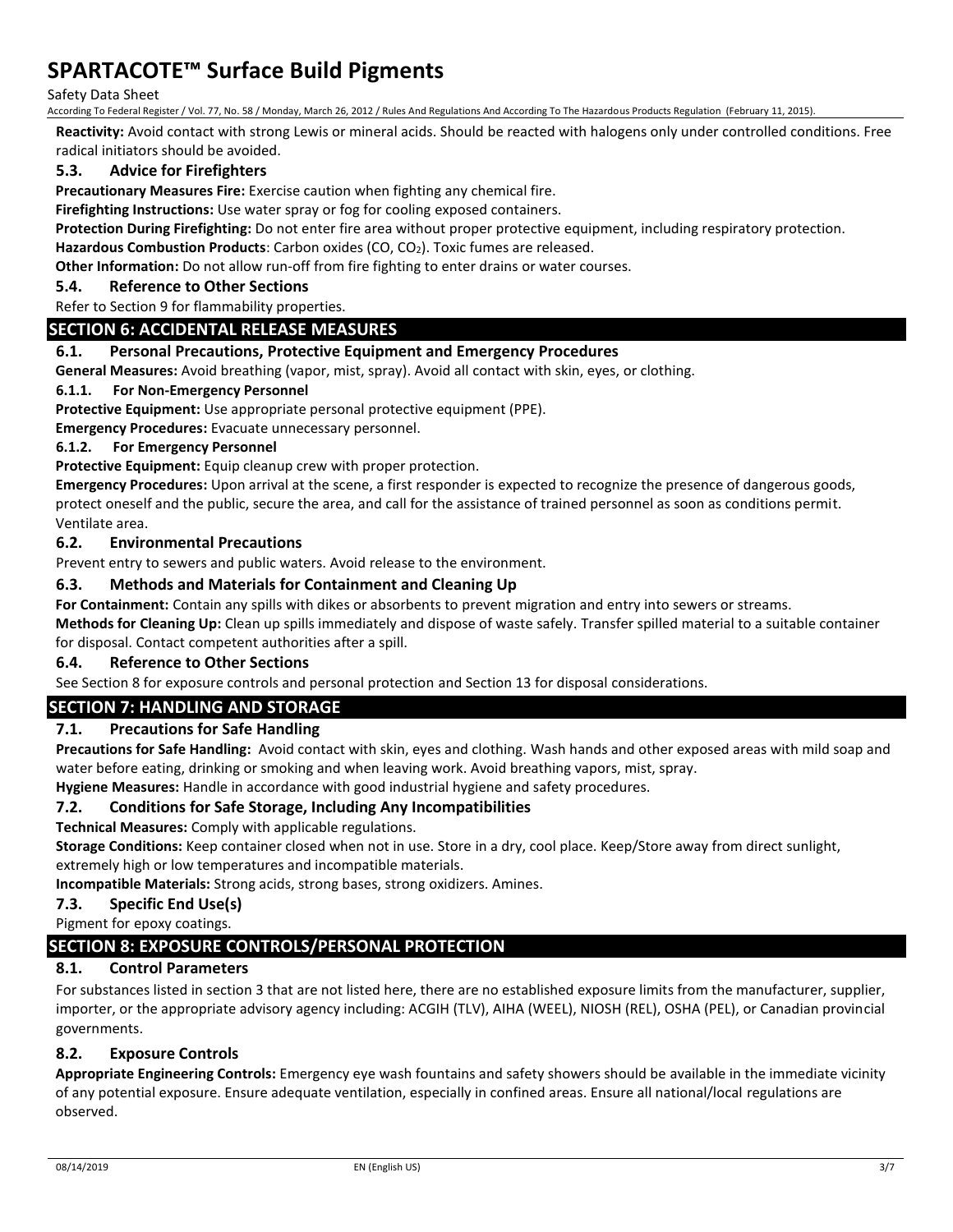Safety Data Sheet

According To Federal Register / Vol. 77, No. 58 / Monday, March 26, 2012 / Rules And Regulations And According To The Hazardous Products Regulation (February 11, 2015).

**Personal Protective Equipment:** Gloves. Protective clothing. Protective goggles.



**Materials for Protective Clothing:** Chemically resistant materials and fabrics.

**Hand Protection:** Wear protective gloves.

**Eye and Face Protection:** Chemical safety goggles.

**Skin and Body Protection:** Wear suitable protective clothing.

**Respiratory Protection:** If exposure limits are exceeded or irritation is experienced, approved respiratory protection should be worn. In case of inadequate ventilation, oxygen deficient atmosphere, or where exposure levels are not known wear approved respiratory protection.

**Other Information:** When using, do not eat, drink or smoke.

| <b>SECTION 9: PHYSICAL AND CHEMICAL PROPERTIES</b>                   |                 |  |  |
|----------------------------------------------------------------------|-----------------|--|--|
| <b>Information on Basic Physical and Chemical Properties</b><br>9.1. |                 |  |  |
| <b>Physical State</b>                                                | Liquid          |  |  |
| Appearance                                                           | Varies          |  |  |
| Odor                                                                 | Mild            |  |  |
| <b>Odor Threshold</b>                                                | Not available   |  |  |
| рH                                                                   | Not available   |  |  |
| <b>Evaporation Rate</b>                                              | Not available   |  |  |
| <b>Melting Point</b>                                                 | Not available   |  |  |
| <b>Freezing Point</b>                                                | Not available   |  |  |
| <b>Boiling Point</b>                                                 | 260 °C (500 °F) |  |  |
| <b>Flash Point</b>                                                   | 150 °C (302 °F) |  |  |
| <b>Auto-ignition Temperature</b>                                     | Not available   |  |  |
| <b>Decomposition Temperature</b>                                     | Not available   |  |  |
| Flammability (solid, gas)                                            | Not applicable  |  |  |
| <b>Lower Flammable Limit</b>                                         | Not available   |  |  |
| <b>Upper Flammable Limit</b>                                         | Not available   |  |  |
| <b>Vapor Pressure</b>                                                | Not available   |  |  |
| Relative Vapor Density at 20°C                                       | Not available   |  |  |
| <b>Relative Density</b>                                              | Not available   |  |  |
| <b>Specific Gravity</b>                                              | 1.5691          |  |  |
| Solubility                                                           | Not available   |  |  |
| <b>Partition Coefficient: N-Octanol/Water</b>                        | Not available   |  |  |
| <b>Viscosity</b>                                                     | Not available   |  |  |

#### **SECTION 10: STABILITY AND REACTIVITY**

**10.1. Reactivity:** Avoid contact with strong Lewis or mineral acids. Should be reacted with halogens only under controlled conditions. Free radical initiators should be avoided.

**10.2. Chemical Stability:** Stable under recommended handling and storage conditions (see section 7).

**10.3. Possibility of Hazardous Reactions:** Hazardous polymerization may occur. Polymerization is exothermic and can degenerate into an uncontrolled reaction.

**10.4. Conditions to Avoid:** Direct sunlight, extremely high or low temperatures, and incompatible materials.

**10.5. Incompatible Materials:** Strong acids, strong bases, strong oxidizers. Amines.

**10.6. Hazardous Decomposition Products:** Not expected to decompose under ambient conditions.

#### **SECTION 11: TOXICOLOGICAL INFORMATION**

**11.1. Information on Toxicological Effects - Product**

**Acute Toxicity (Oral):** Not classified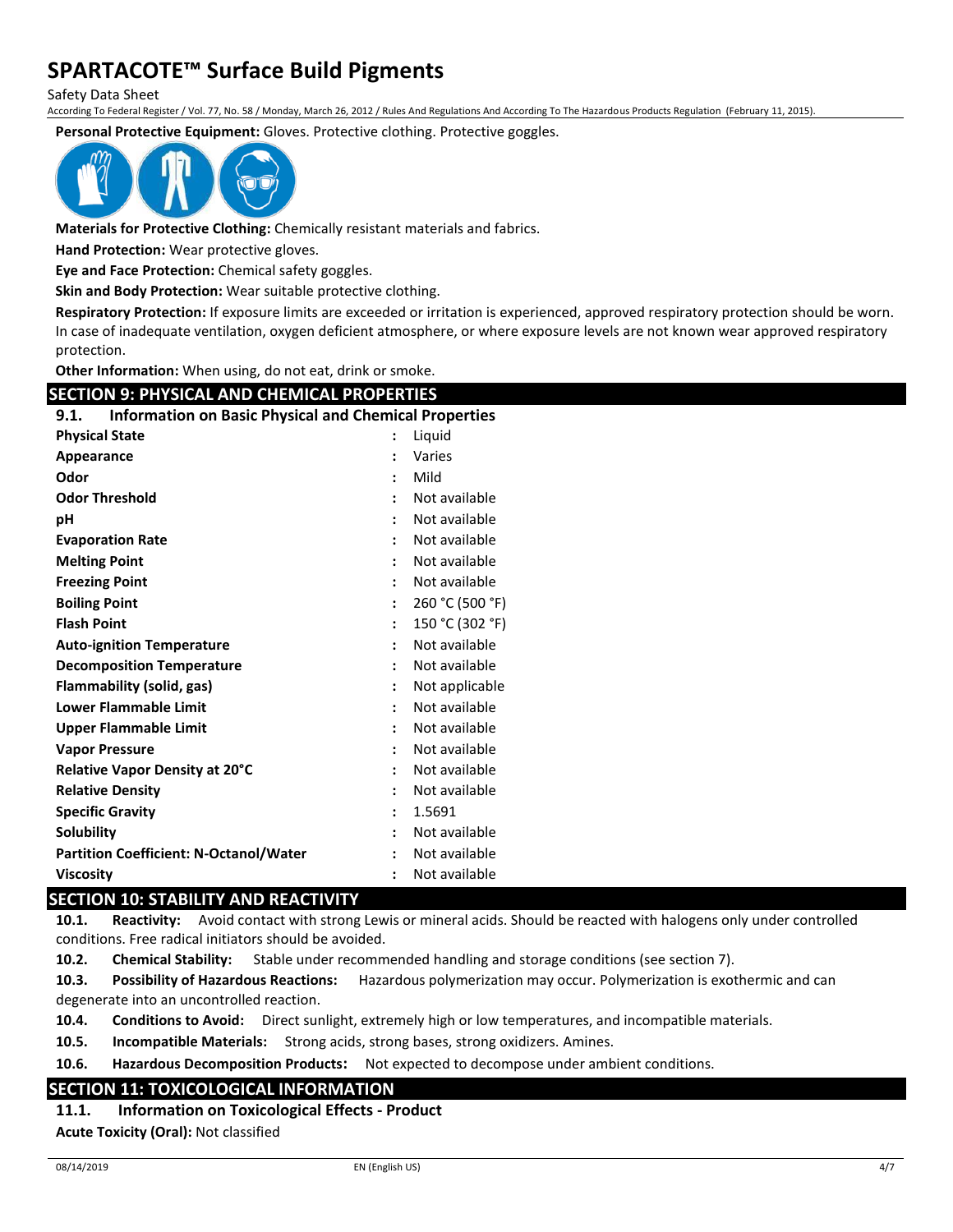Safety Data Sheet

According To Federal Register / Vol. 77, No. 58 / Monday, March 26, 2012 / Rules And Regulations And According To The Hazardous Products Regulation (February 11, 2015).

**Acute Toxicity (Dermal):** Not classified

**Acute Toxicity (Inhalation):** Not classified

**LD50 and LC50 Data:** Not available

**Skin Corrosion/Irritation:** Causes skin irritation.

**Eye Damage/Irritation:** Causes serious eye irritation.

**Respiratory or Skin Sensitization:** May cause an allergic skin reaction.

**Germ Cell Mutagenicity:** Not classified

**Carcinogenicity:** Not classified

**Specific Target Organ Toxicity (Repeated Exposure):** Not classified

**Reproductive Toxicity:** Not classified

**Specific Target Organ Toxicity (Single Exposure):** Not classified

**Aspiration Hazard:** Not classified

**Symptoms/Injuries After Inhalation:** Prolonged exposure may cause irritation.

**Symptoms/Injuries After Skin Contact:** May cause an allergic skin reaction. Redness, pain, swelling, itching, burning, dryness, and dermatitis.

**Symptoms/Injuries After Eye Contact:** Contact causes severe irritation with redness and swelling of the conjunctiva.

**Symptoms/Injuries After Ingestion:** Ingestion may cause adverse effects.

**Chronic Symptoms:** None expected under normal conditions of use.

#### **11.2. Information on Toxicological Effects - Ingredient(s)**

**LD50 and LC50 Data:**

| Bisphenol A-epichlorohydrin polymer (25068-38-6) |                |  |
|--------------------------------------------------|----------------|--|
| <b>LD50 Oral Rat</b>                             | $>$ 2000 mg/kg |  |
| <b>LD50 Dermal Rat</b>                           | $>$ 2000 mg/kg |  |
| Alkyl (C12-14) glycidyl ether (68609-97-2)       |                |  |
| LD50 Oral Rat                                    | 17100 mg/kg    |  |
| <b>LD50 Dermal Rabbit</b>                        | > 3987 mg/kg   |  |

## **SECTION 12: ECOLOGICAL INFORMATION**

#### **12.1. Toxicity**

**Ecology - General:** Toxic to aquatic life. Harmful to aquatic life with long lasting effects.

| Bisphenol A-epichlorohydrin polymer (25068-38-6) |                        |
|--------------------------------------------------|------------------------|
| EC50 Daphnia 1                                   | $1.7 \text{ mg/l}$     |
| LOEC (Acute)                                     | 1 mg/l Daphnia magna   |
| <b>NOEC Chronic Crustacea</b>                    | 0.3 mg/l Daphnia magna |

#### **12.2. Persistence and Degradability**

|  | <b>Persistence and Degradability</b> | May cause long-term adverse effects in the environment. |
|--|--------------------------------------|---------------------------------------------------------|
|--|--------------------------------------|---------------------------------------------------------|

#### **12.3. Bioaccumulative Potential**

**SPARTACOTE™ Surface Build Pigments**

**Bioaccumulative Potential** Not established.

**12.4. Mobility in Soil** Not available

#### **12.5. Other Adverse Effects**

**Other Information:** Avoid release to the environment.

## **SECTION 13: DISPOSAL CONSIDERATIONS**

#### **13.1. Waste treatment methods**

**Waste Disposal Recommendations:** Dispose of contents/container in accordance with local, regional, national, territorial, provincial, and international regulations.

**Additional Information:** Container may remain hazardous when empty. Continue to observe all precautions.

**Ecology - Waste Materials:** Avoid release to the environment. This material is hazardous to the aquatic environment. Keep out of sewers and waterways.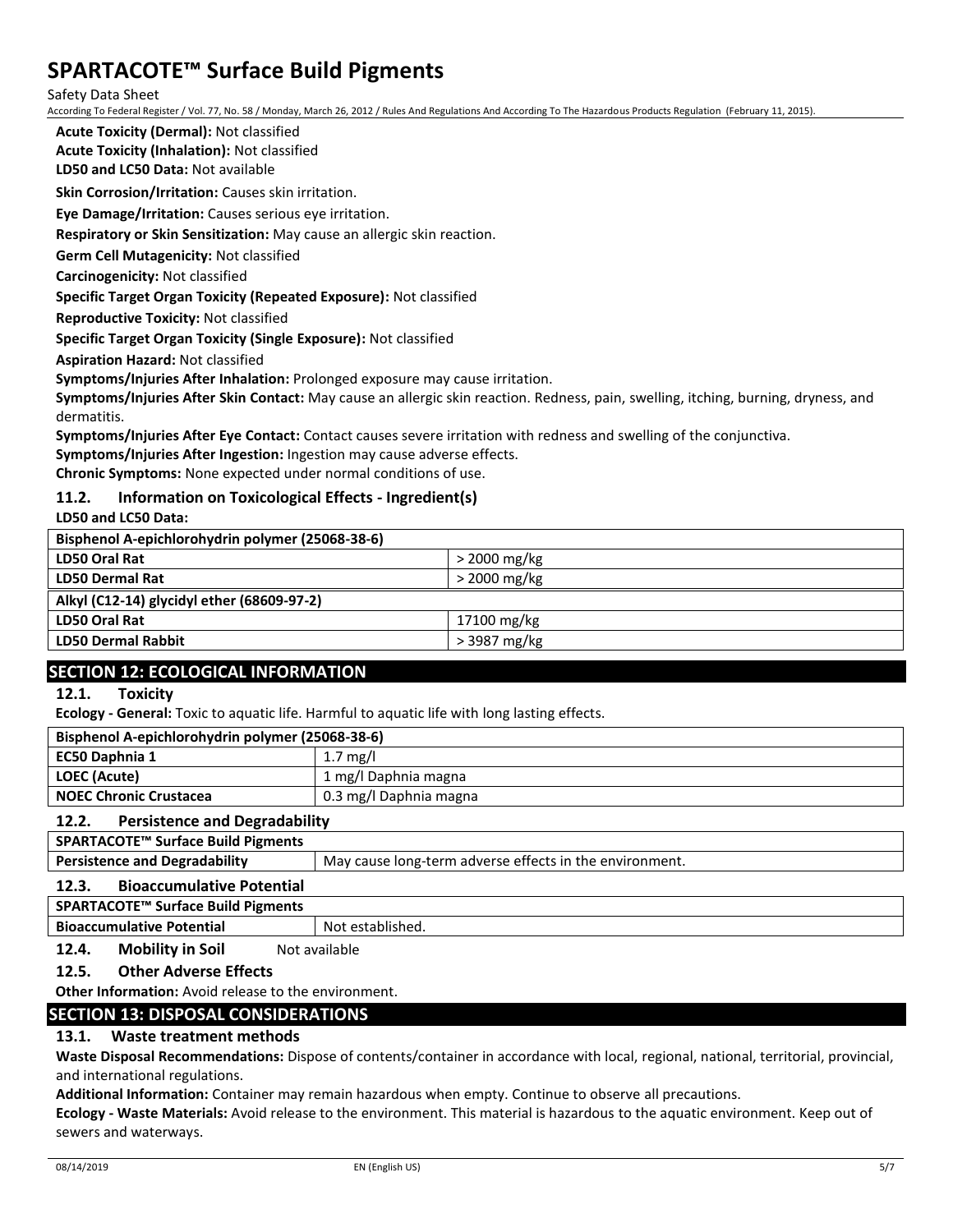Safety Data Sheet

According To Federal Register / Vol. 77, No. 58 / Monday, March 26, 2012 / Rules And Regulations And According To The Hazardous Products Regulation (February 11, 2015).

#### **SECTION 14: TRANSPORT INFORMATION**

The shipping description(s) stated herein were prepared in accordance with certain assumptions at the time the SDS was authored, and can vary based on a number of variables that may or may not have been known at the time the SDS was issued.

| In Accordance with DOT<br>14.1.                                                                                                                                                                                                                                                                                                                     |                                                                                                                               |
|-----------------------------------------------------------------------------------------------------------------------------------------------------------------------------------------------------------------------------------------------------------------------------------------------------------------------------------------------------|-------------------------------------------------------------------------------------------------------------------------------|
| <b>Proper Shipping Name</b>                                                                                                                                                                                                                                                                                                                         | : ENVIRONMENTALLY HAZARDOUS SUBSTANCES, LIQUID, N.O.S.(Bisphenol A-epichlorohydrin                                            |
|                                                                                                                                                                                                                                                                                                                                                     | polymer; Alkyl (C12-14) glycidyl ether)                                                                                       |
| <b>Hazard Class</b>                                                                                                                                                                                                                                                                                                                                 | : 9                                                                                                                           |
| <b>Identification Number</b>                                                                                                                                                                                                                                                                                                                        | : UN3082                                                                                                                      |
| <b>Label Codes</b>                                                                                                                                                                                                                                                                                                                                  | : 9                                                                                                                           |
| <b>Packing Group</b>                                                                                                                                                                                                                                                                                                                                | $: \mathbb{H}$                                                                                                                |
| <b>Marine Pollutant</b>                                                                                                                                                                                                                                                                                                                             | : Marine pollutant                                                                                                            |
| <b>ERG Number</b>                                                                                                                                                                                                                                                                                                                                   | : 171                                                                                                                         |
| 14.2.<br>In Accordance with IMDG                                                                                                                                                                                                                                                                                                                    |                                                                                                                               |
| <b>Proper Shipping Name</b>                                                                                                                                                                                                                                                                                                                         | : ENVIRONMENTALLY HAZARDOUS SUBSTANCE, LIQUID, N.O.S. (Bisphenol A-epichlorohydrin<br>polymer; Alkyl (C12-14) glycidyl ether) |
| <b>Hazard Class</b>                                                                                                                                                                                                                                                                                                                                 | : 9                                                                                                                           |
| <b>Identification Number</b>                                                                                                                                                                                                                                                                                                                        | : UN3082                                                                                                                      |
| <b>Label Codes</b>                                                                                                                                                                                                                                                                                                                                  | : 9                                                                                                                           |
|                                                                                                                                                                                                                                                                                                                                                     |                                                                                                                               |
| <b>Packing Group</b>                                                                                                                                                                                                                                                                                                                                | $: \mathbb{H}$                                                                                                                |
| EmS-No. (Fire)                                                                                                                                                                                                                                                                                                                                      | $: F-A$                                                                                                                       |
| EmS-No. (Spillage)                                                                                                                                                                                                                                                                                                                                  | $: S-F$                                                                                                                       |
| <b>Marine pollutant</b>                                                                                                                                                                                                                                                                                                                             | : Marine pollutant                                                                                                            |
| 14.3.<br>In Accordance with IATA                                                                                                                                                                                                                                                                                                                    |                                                                                                                               |
| <b>Proper Shipping Name</b>                                                                                                                                                                                                                                                                                                                         | : ENVIRONMENTALLY HAZARDOUS SUBSTANCE, LIQUID, N.O.S. (Bisphenol A-epichlorohydrin                                            |
|                                                                                                                                                                                                                                                                                                                                                     | polymer; Alkyl (C12-14) glycidyl ether)                                                                                       |
| <b>Hazard Class</b>                                                                                                                                                                                                                                                                                                                                 | : 9                                                                                                                           |
| <b>Identification Number</b>                                                                                                                                                                                                                                                                                                                        | : UN3082                                                                                                                      |
| <b>Label Codes</b>                                                                                                                                                                                                                                                                                                                                  | : 9                                                                                                                           |
| <b>Packing Group</b>                                                                                                                                                                                                                                                                                                                                | $: \mathsf{III}$                                                                                                              |
| <b>ERG Code (IATA)</b>                                                                                                                                                                                                                                                                                                                              | : 9L                                                                                                                          |
| 14.4.<br>In Accordance with TDG                                                                                                                                                                                                                                                                                                                     |                                                                                                                               |
| <b>Proper Shipping Name</b>                                                                                                                                                                                                                                                                                                                         | : ENVIRONMENTALLY HAZARDOUS SUBSTANCE, LIQUID, N.O.S.(Bisphenol A-epichlorohydrin                                             |
|                                                                                                                                                                                                                                                                                                                                                     | polymer; Alkyl (C12-14) glycidyl ether)                                                                                       |
| <b>Hazard Class</b>                                                                                                                                                                                                                                                                                                                                 | : 9                                                                                                                           |
| <b>Identification Number</b>                                                                                                                                                                                                                                                                                                                        | : UN3082                                                                                                                      |
| <b>Label Codes</b>                                                                                                                                                                                                                                                                                                                                  | : 9                                                                                                                           |
| <b>Packing Group</b>                                                                                                                                                                                                                                                                                                                                | $: \mathbb{H}$                                                                                                                |
| <b>Marine Pollutant (TDG)</b>                                                                                                                                                                                                                                                                                                                       | : Marine pollutant                                                                                                            |
| $\overline{a}$ . $\overline{a}$ . $\overline{a}$ . $\overline{a}$ . $\overline{a}$ . $\overline{a}$ . $\overline{a}$ . $\overline{a}$ . $\overline{a}$ . $\overline{a}$ . $\overline{a}$ . $\overline{a}$ . $\overline{a}$ . $\overline{a}$ . $\overline{a}$ . $\overline{a}$ . $\overline{a}$ . $\overline{a}$ . $\overline{a}$ . $\overline{a}$ . |                                                                                                                               |

## **SECTION 15: REGULATORY INFORMATION**

**15.1. US Federal Regulations SPARTACOTE™ Surface Build Pigments SARA Section 311/312 Hazard Classes** Health hazard - Respiratory or skin sensitization Health hazard - Skin corrosion or Irritation Health hazard - Serious eye damage or eye irritation **Bisphenol A-epichlorohydrin polymer (25068-38-6)** Listed on the United States TSCA (Toxic Substances Control Act) inventory **EPA TSCA Regulatory Flag EPA TSCA Regulatory Flag XU** - XU - XU - indicates a substance exempt from reporting under the Chemical Data Reporting Rule, (40 CFR 711). **Alkyl (C12-14) glycidyl ether (68609-97-2)** Listed on the United States TSCA (Toxic Substances Control Act) inventory